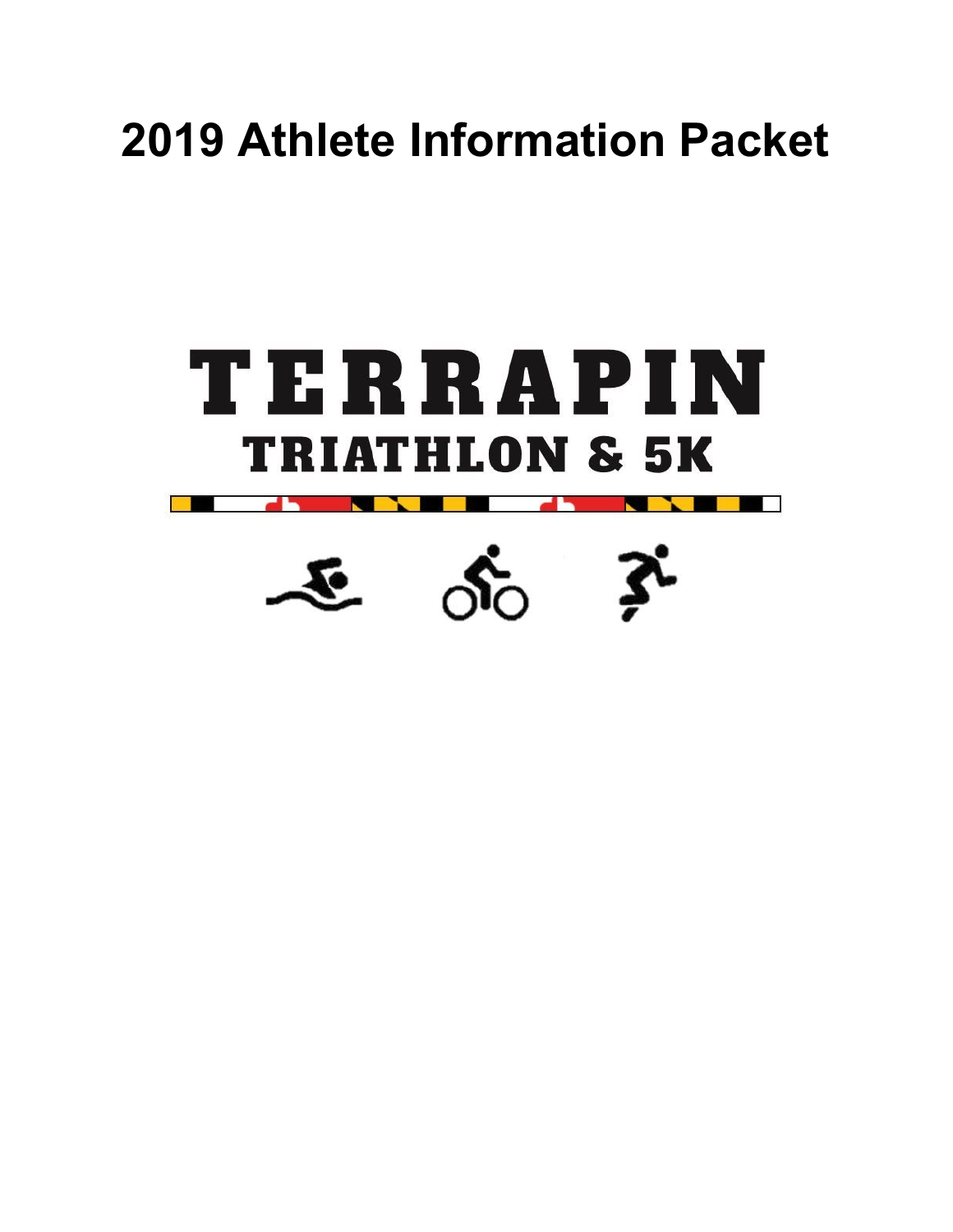

## **Table of Contents**

| Welcome                   | $\overline{2}$ |
|---------------------------|----------------|
| Race Weekend Schedule     | 3              |
| Packet Pickup Information | $\overline{4}$ |
| Swim Wave Information     | 5              |
| <b>Course Information</b> | 6              |
| Relay Information         | 10             |
| 5K Information            | 10             |
| Parking Information       | 11             |
| Post Race Food            | 12             |
| Awards                    | 12             |
| Race Photos               | 12             |
| Sponsors                  | 13             |
| <b>Special Thanks</b>     | 14             |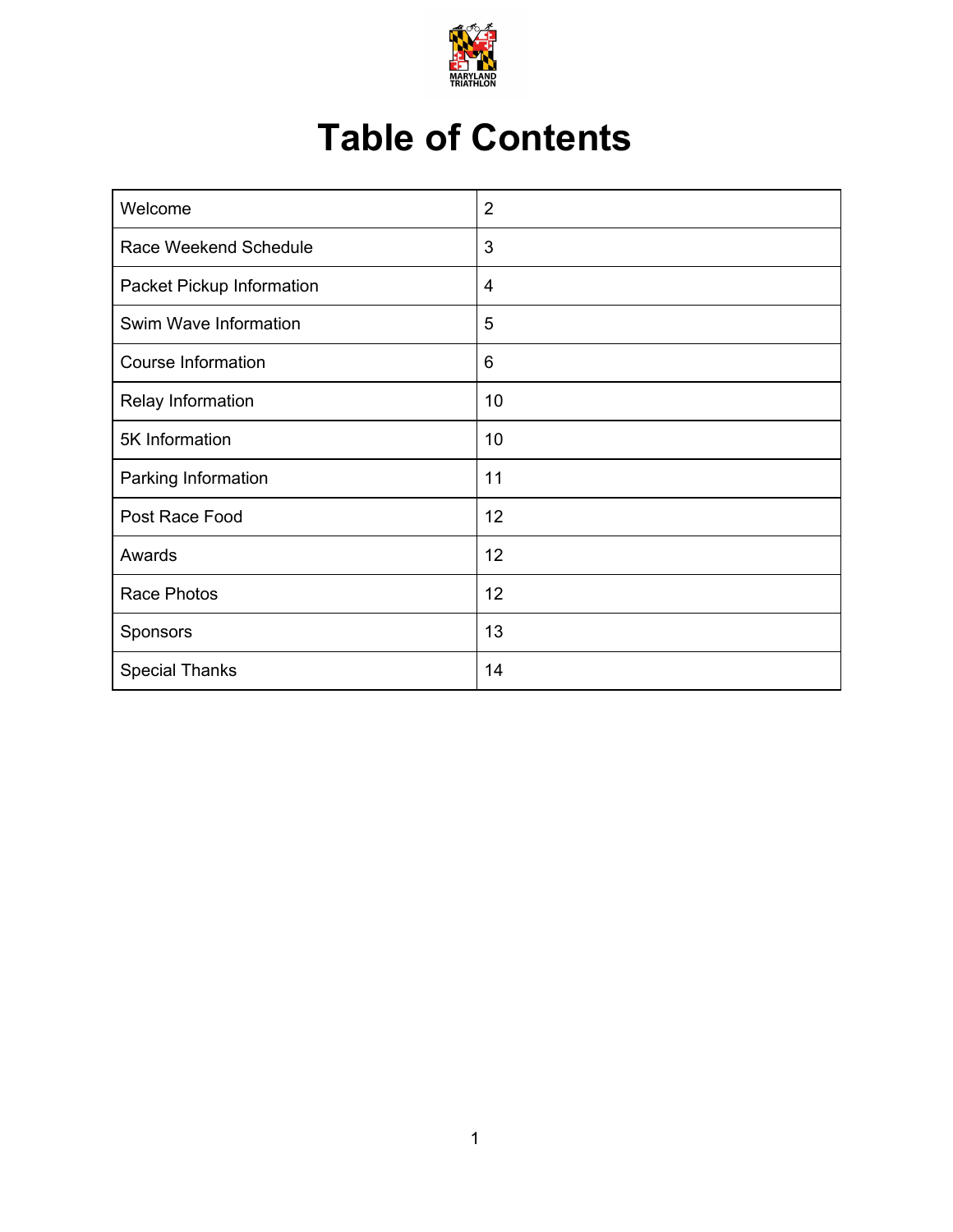

### **Welcome**

Dear Athletes,

Welcome to the Terrapin Triathlon and 5K! The Maryland Triathlon Club is excited to be hosting the event for the third year. We welcome back any returning athletes and are thrilled to be hosting any new participants. This event would not be possible without our sponsors, the Pepsi Enhancement Fund, and the University of Maryland Department of Recreation and Wellness.

The Maryland Triathlon Club is a student-run organization with a passion for triathlons and endurance events. Our club has more than thirty active members; we are part of the Mid-Atlantic Collegiate Triathlon Conference and we compete in several races in the region each semester. For more information about our club or to join, visit [http://umdtri.com/.](http://umdtri.com/)

This packet contains important information about preparing for and competing on race-day. Please read it over carefully!

If you have any questions, please email [umdterrtri@gmail.com.](mailto:umdterrtri@gmail.com)

Best of luck in your race! Maryland Triathlon Club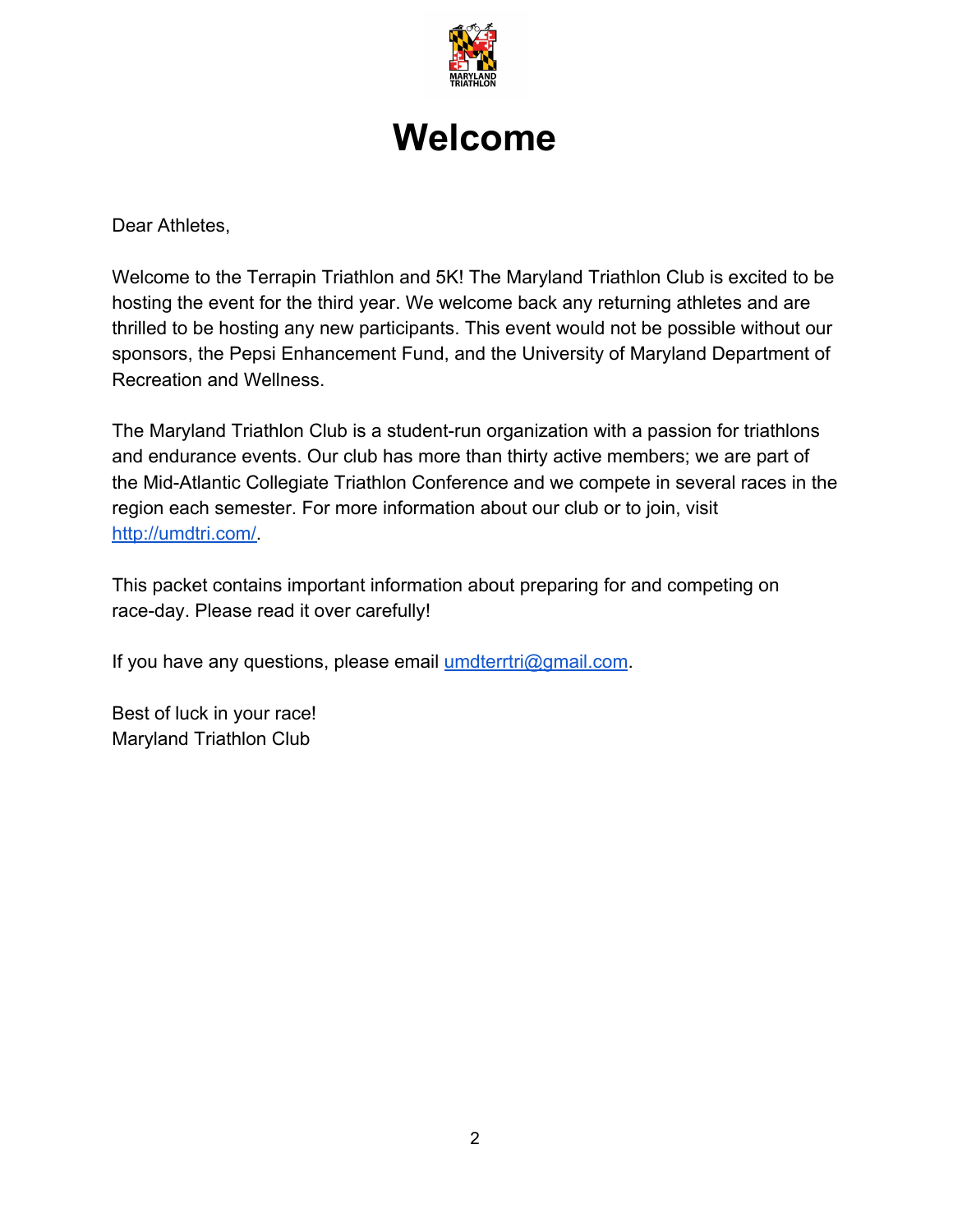

## **Race Day Schedule: Sunday, April 28, 2019**

**5:15am:** Mandatory volunteer meeting

**5:30am:** Transition area opens

**5:15am-6:30am:** Race day packet pickup

Location: behind transition area near bridge to Terrapin Trail Garage (Lot SS1) **6:45am:** Athlete information meeting (on pool deck)

**6:45am:** Waves 1-3 begin staging on pool deck. All waves enter pool area and wait in their assigned areas.

**6:50am:** Transition area closes

**7:00am:** First triathlete enters the pool

Race timing chips will be picked up on the pool deck a few minutes before the athlete begins swimming

**8:00am:** 5K starts

**8:00am:** Last triathlete enters the pool (Estimate)

**9:00am-11:00am:** Post-race celebration

**10:00am:** Awards ceremony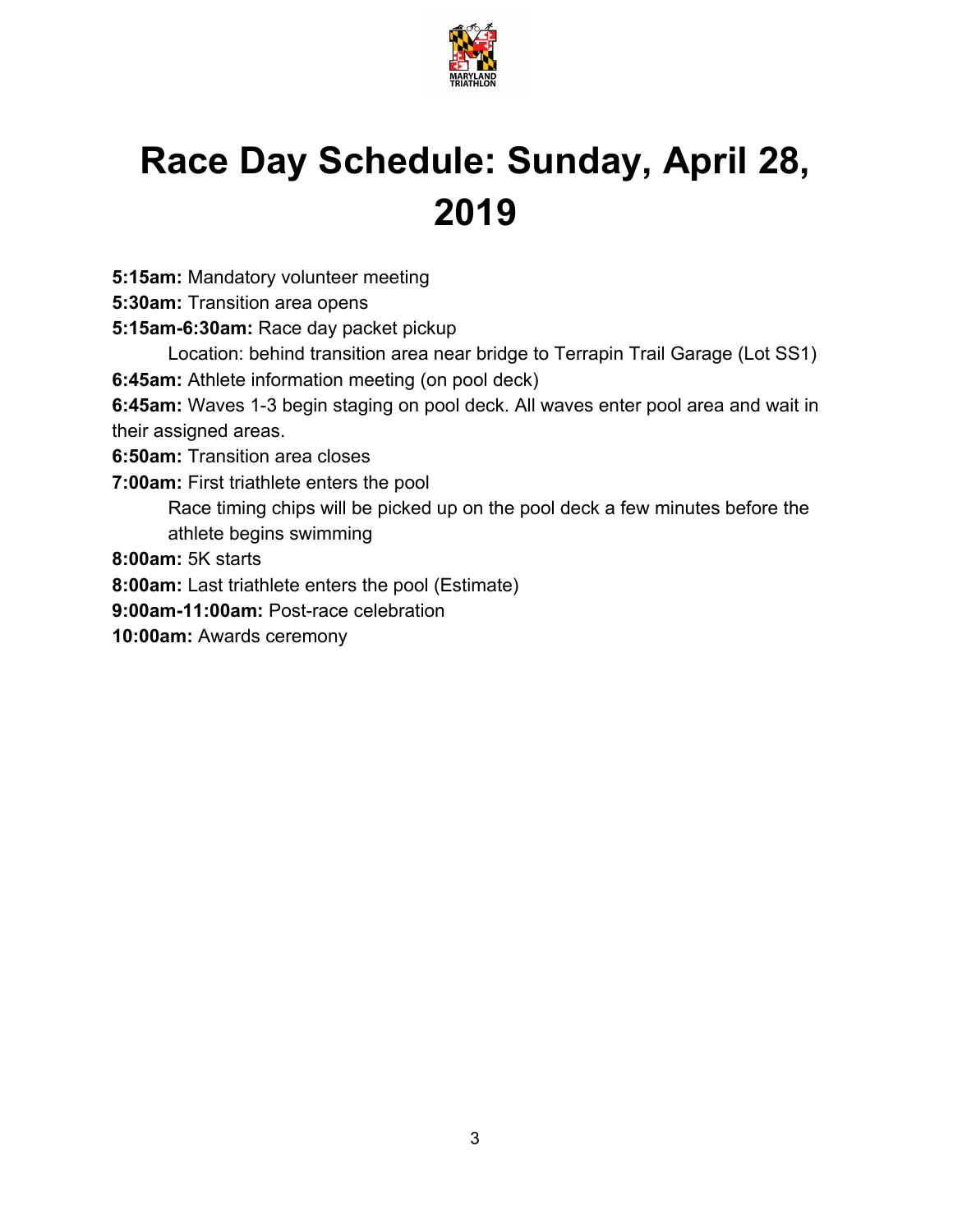

### **Packet Pickup**

There are two options for packet pick-up:

1) Friday, April 26, 2019 (4-7pm)

Location: Eppley Recreation Center, Adventure Program Area Directions:

Go to Eppley Recreation Center (4128 Valley Dr, College Park, MD 20742). Go down the stairs between the ERC and the outdoor pool (to the left of the ERC when facing the building). You will see an open garage door, where packet pickup will be held. There is also a traffic circle, reached by driving behind the Eppley Recreation Center.

#### 2) Sunday, April 28, 2019 (5:15-6:40am)

**Location: Near transition area (lot SS1, between Eppley Recreation** Center and the School of Public Health).

Directions:

The address of Eppley Recreation Center is 4128 Valley Dr, College Park, MD 20742. Go down the stairs between the main entrance and the School of Public Health. If coming from the Terrapin Trail Garage, follow the path



down from Xfinity and cross the bridge.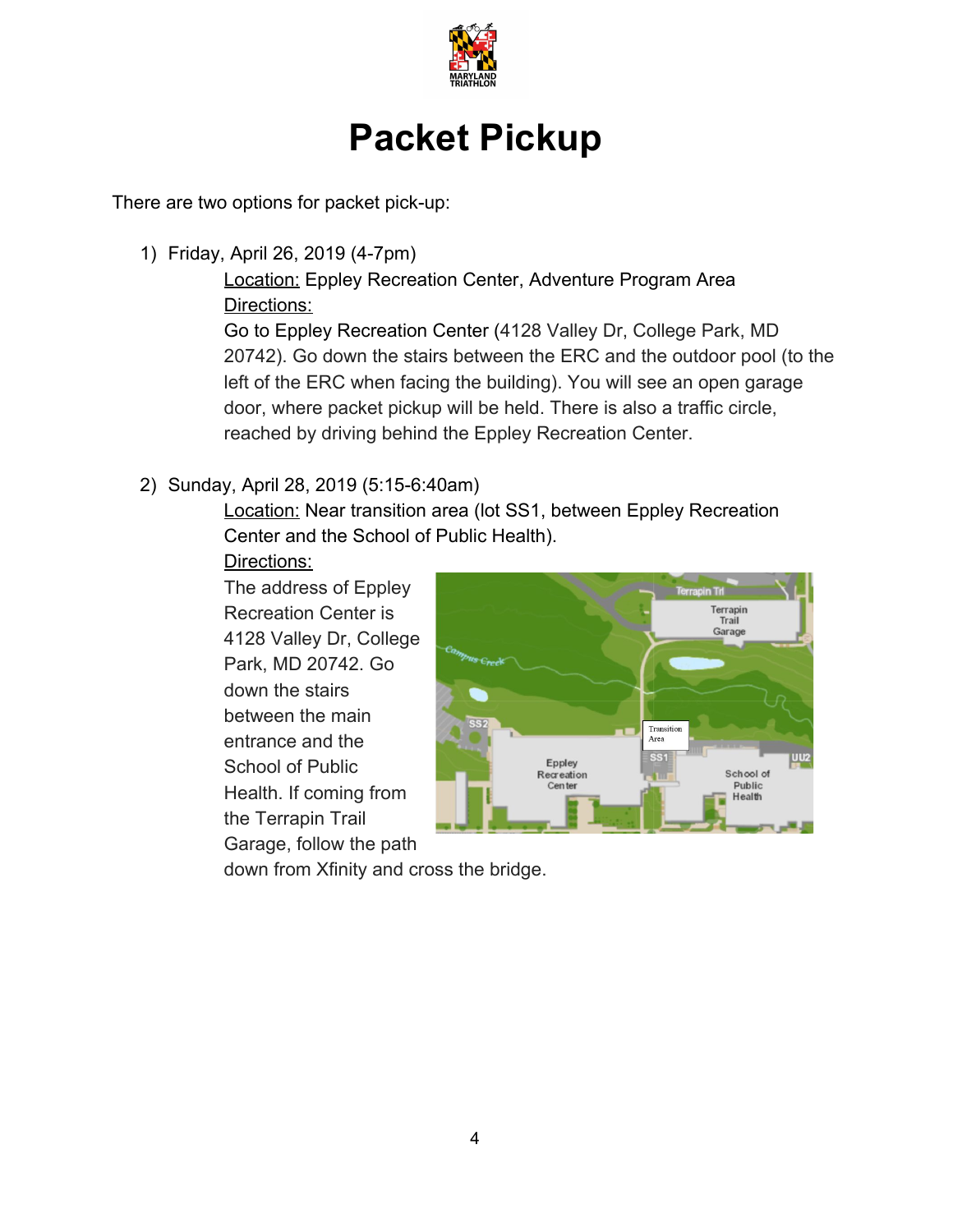

### **Swim Wave Information**

At packet pickup, you will receive a race number and cap, which correspond to a swim wave. The swim waves have been organized based on your approximate 100 M swim time. If you have not sent in your swim time, please do so ASAP (email it to [umdterrtri@gmail.com](mailto:umdterrtri@gmail.com) or update your registration on RaceReach). Organizing the swim based on estimated swim times will allow the pool swim to be run in the most efficient way possible.

On race day, you will find the section of the pool deck which has a sign for your wave. Wait here until your wave is called to line up; at this point, you will receive your ankle timing chip. The first three waves should be ready to line up at **6:45 AM**, immediately following the athlete information meeting.

| <b>Wave Number</b> | Race<br><b>Numbers</b> | Approximate<br><b>100M Swim Time</b> | <b>Cap Color</b>   |
|--------------------|------------------------|--------------------------------------|--------------------|
|                    | $1 - 40$               | $1:15-1:30$                          | Red                |
| 3                  | 41-80                  | 1:30-2:00                            | <b>Neon Yellow</b> |
| 4                  | 81-120                 | 2:00-2:30                            | Orange             |
| 5                  | 121-160                | 2:30-3:00                            | Neon Pink          |
| 6                  | 161-200                | $3:00+$                              | Purple             |

### **Course Information**

**Transition Area:**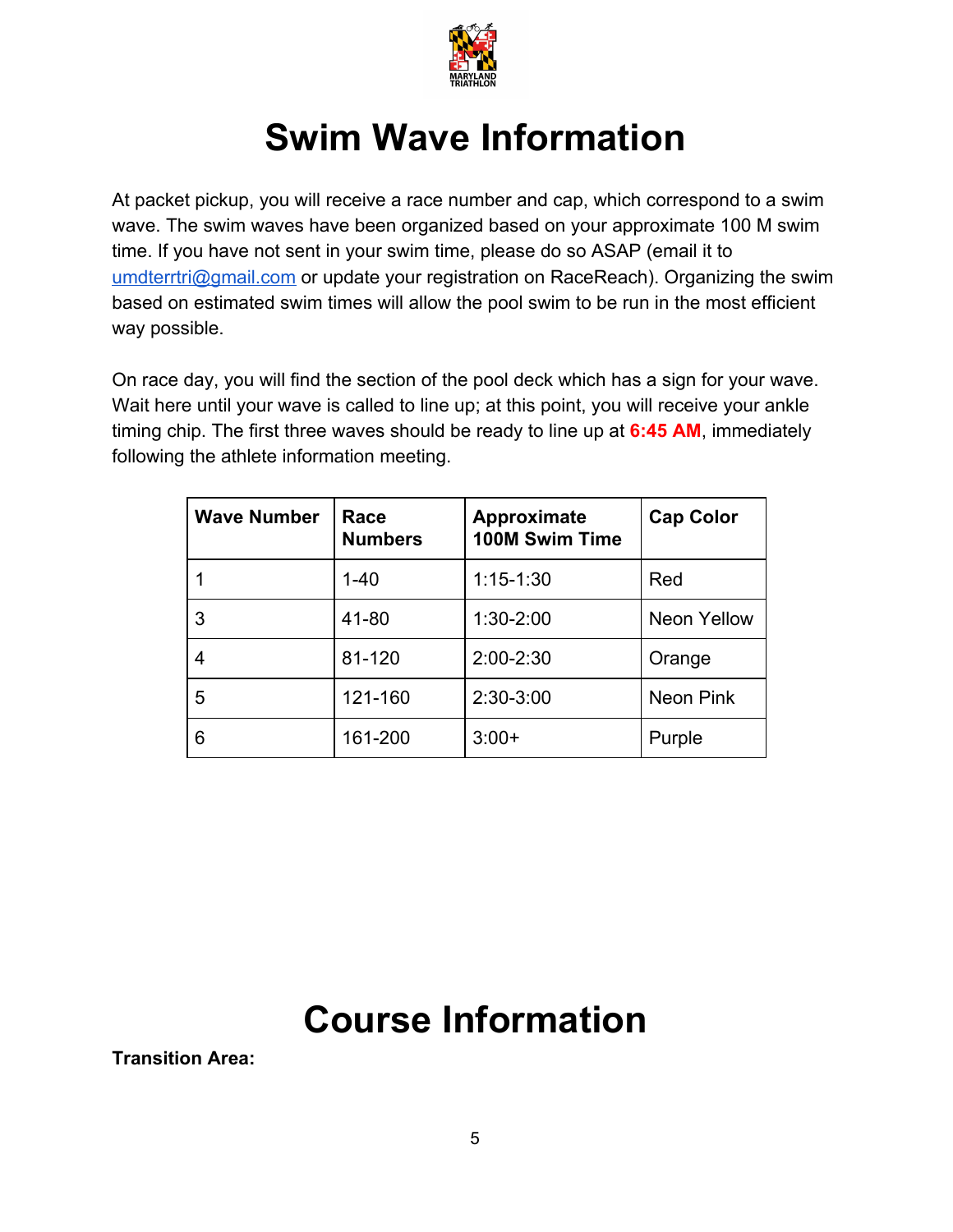

The transition area is located in Parking Lot SS1 (behind Eppley Recreation Center, between Eppley and the School of Public Health). Signs will be posted directing you to the area. Transition is open from 5:30am to 6:50am on race morning.



#### **Restrooms:**

The locker rooms (toilets, showers, changing areas) at Eppley Recreation Center will be open from 5:00am. Athletes and volunteers may leave their belongings in the lockers, provided they bring a lock. **These are the only restrooms available before, during, and after the race.** Enter from the transition area or from Lot SS2 (see map).

#### **Swim:**

The swim is in the **50M pool** at Eppley Recreation Center. Please note that this means that each length is **50M, not 25M**.

The swim will be conducted in a time trial start, with swimmers starting every 15 seconds. Waves will be assigned based on your estimated swim time.

Before beginning the swim, you will pick up your race timing chip on the pool deck.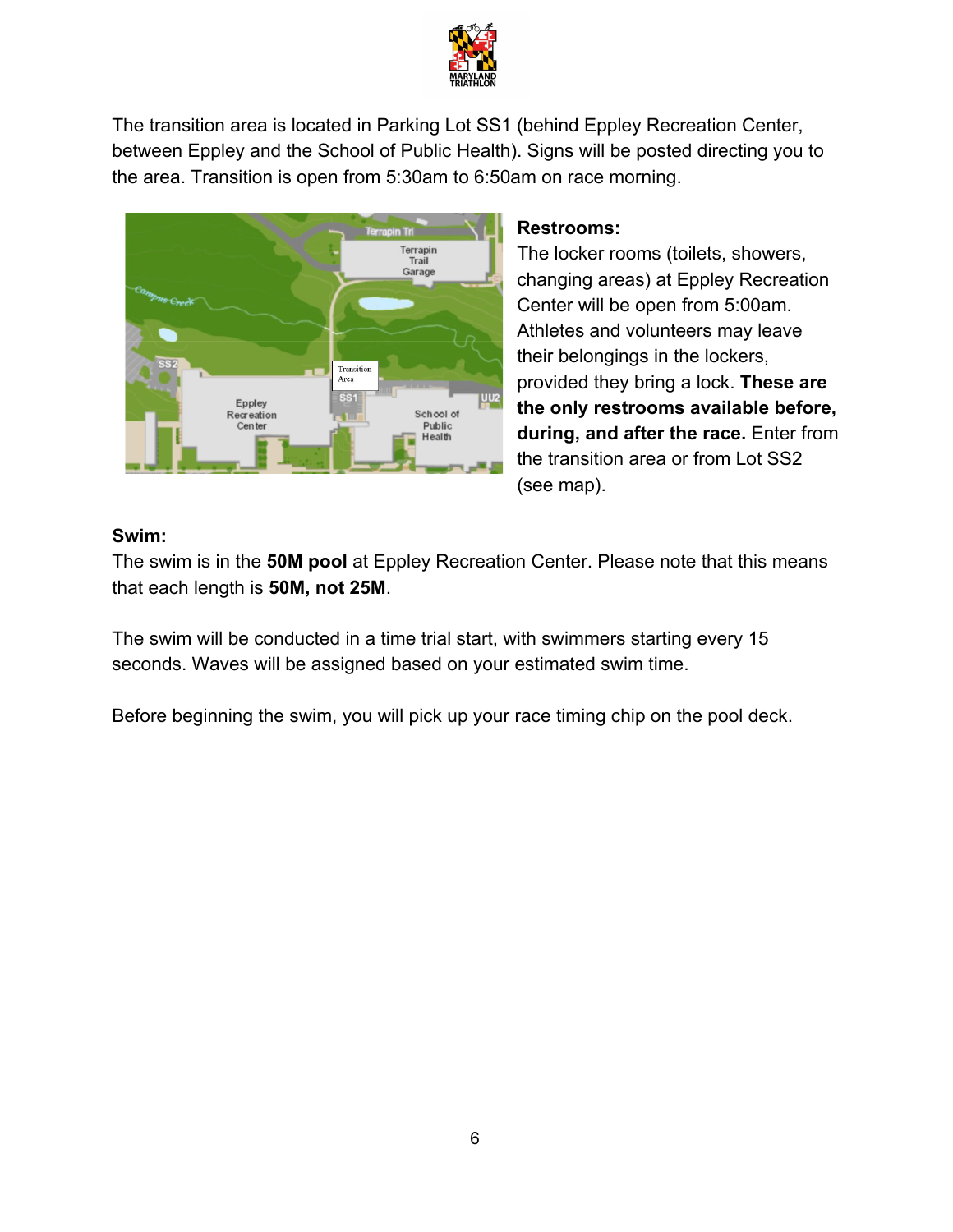

### Eppley Recreation Center - 400 M Swim, 8 lengths Terrapin Triathlon Swim Format



#### **Swim to bike:**

After exiting the pool, a clearly marked, matted path will lead you out the pool door to the transition area

#### **Bike:**

The bike will be a **three-loop** course, totaling 9.2 miles. After your first and second loops, you will be directed to continue on the course (continue on Regents Drive). After your third loop, you will be directed to return to the transition area (turn in Wellness Way).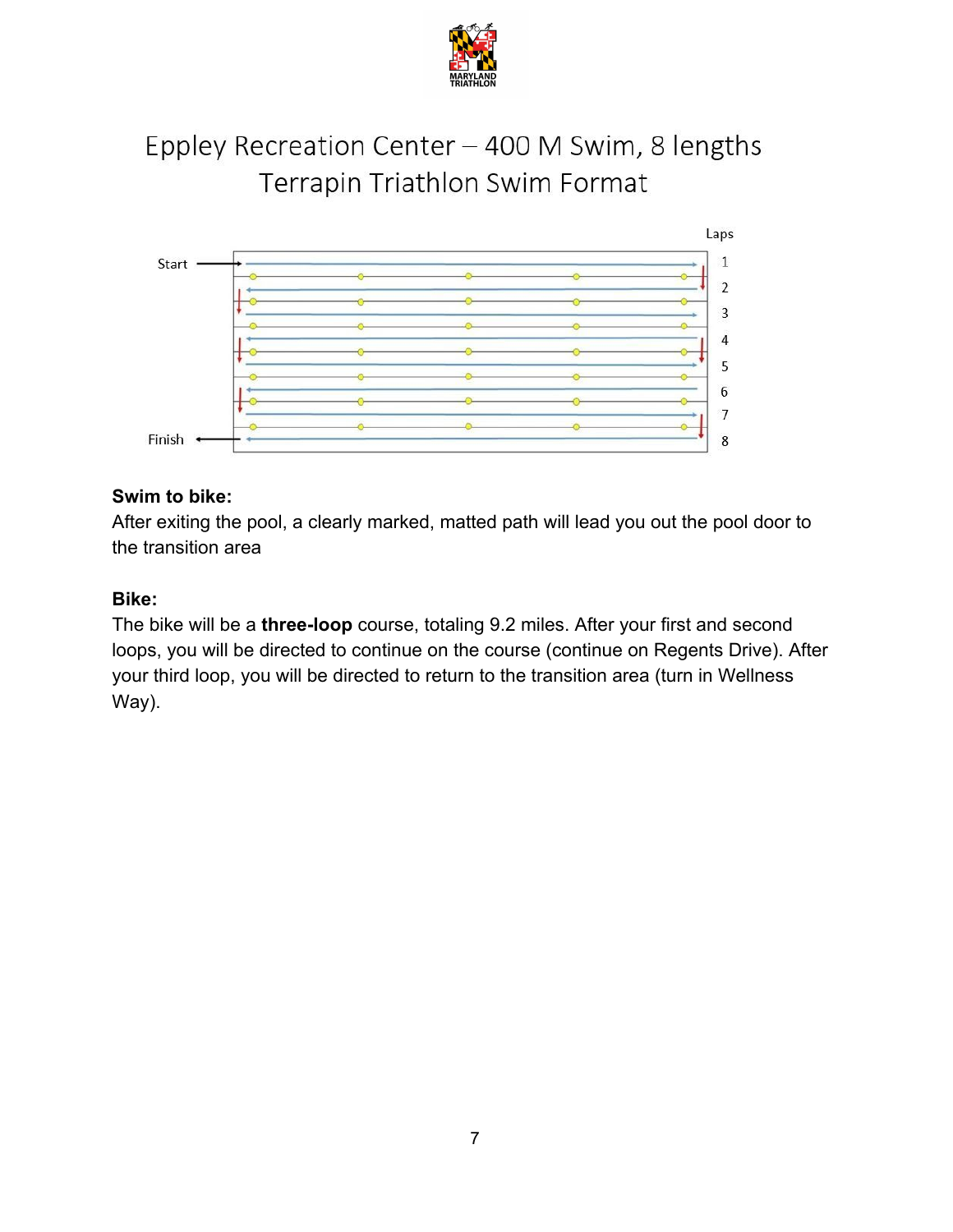



Turn by turn instructions:

From transition, go down wellness road and make a left on Regents Drive.

Turn right to stay on Regents Drive.

Turn right on Paint Branch Drive.

Turn right on Campus Drive.

Continue straight through the traffic circle to stay on Campus Drive.

Turn left on Alumni Drive.

Turn right on Campus Drive.

Turn right on Championship Lane.

Turn left through lot 1d.

Continue right onto Presidential Drive.

Turn left onto Alumni Drive.

Continue straight through the traffic circle to go straight on Stadium Drive.

Turn left on Valley Drive.

Turn right onto Farm Drive.

Turn left onto Regents Drive.

For laps 2 and 3, continue on Regents Drive.

To finish the bike, turn left onto Wellness Way.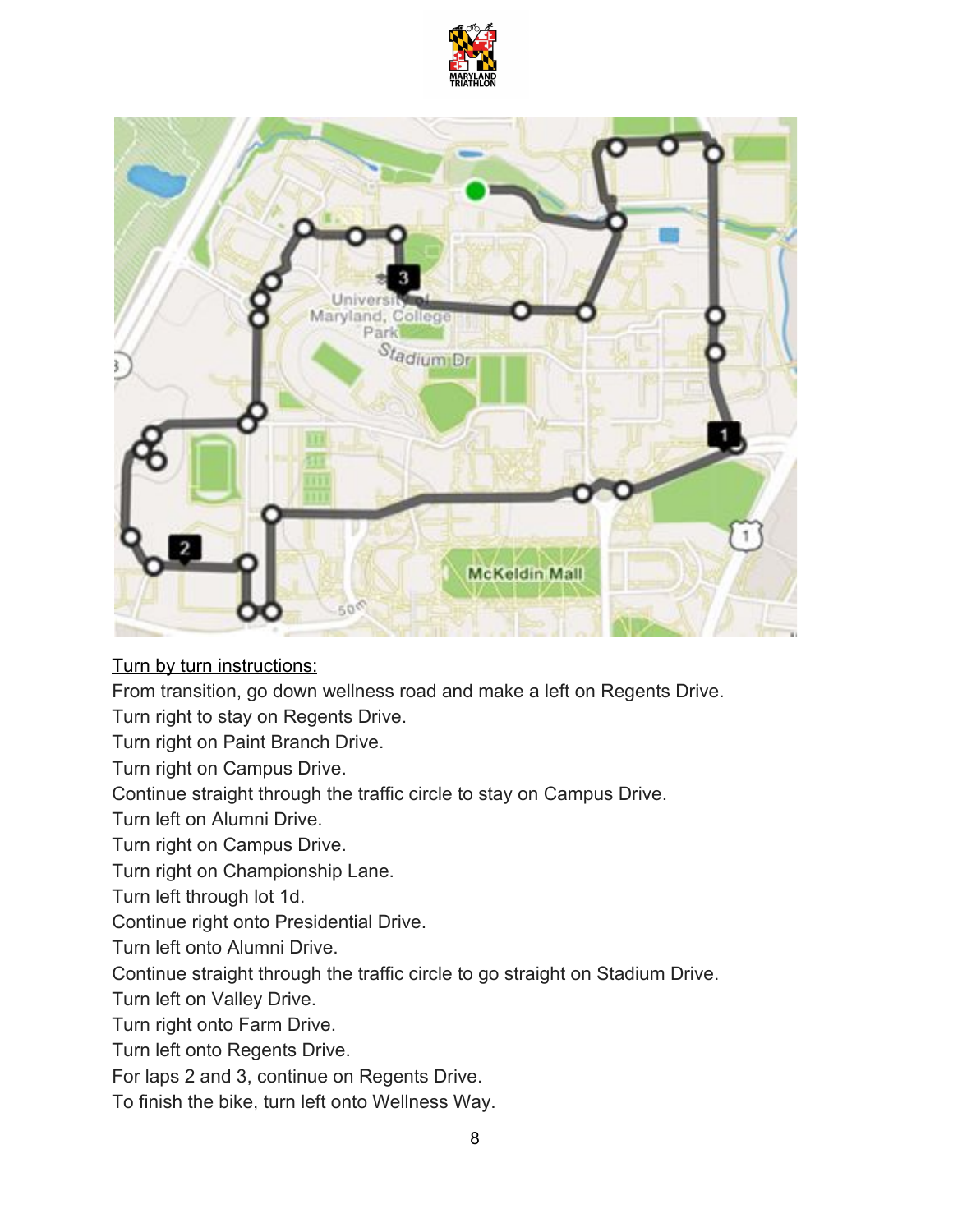

#### **Run:**

The run is an out-and-back course on the Paint Branch Trail, adjacent to campus; the finish line is in front of the Eppley Recreation Center. Please make sure to stay on the left side of the path for the duration of the run.



#### **Finish:**

The race will finish on La Plata Beach, in front of the Eppley Recreation Center.

### **Relay Information**

During packet pickup, the swim cap and race numbers will be given to the captain of the relay team. It is the responsibility of the captain to distribute the numbers and cap to the members of their team. Relay participants will have a specified bike rack. At your spot on this rack, you will exchange the timing chip in between each leg of the race. Please only be in transition when exchanging the timing chip.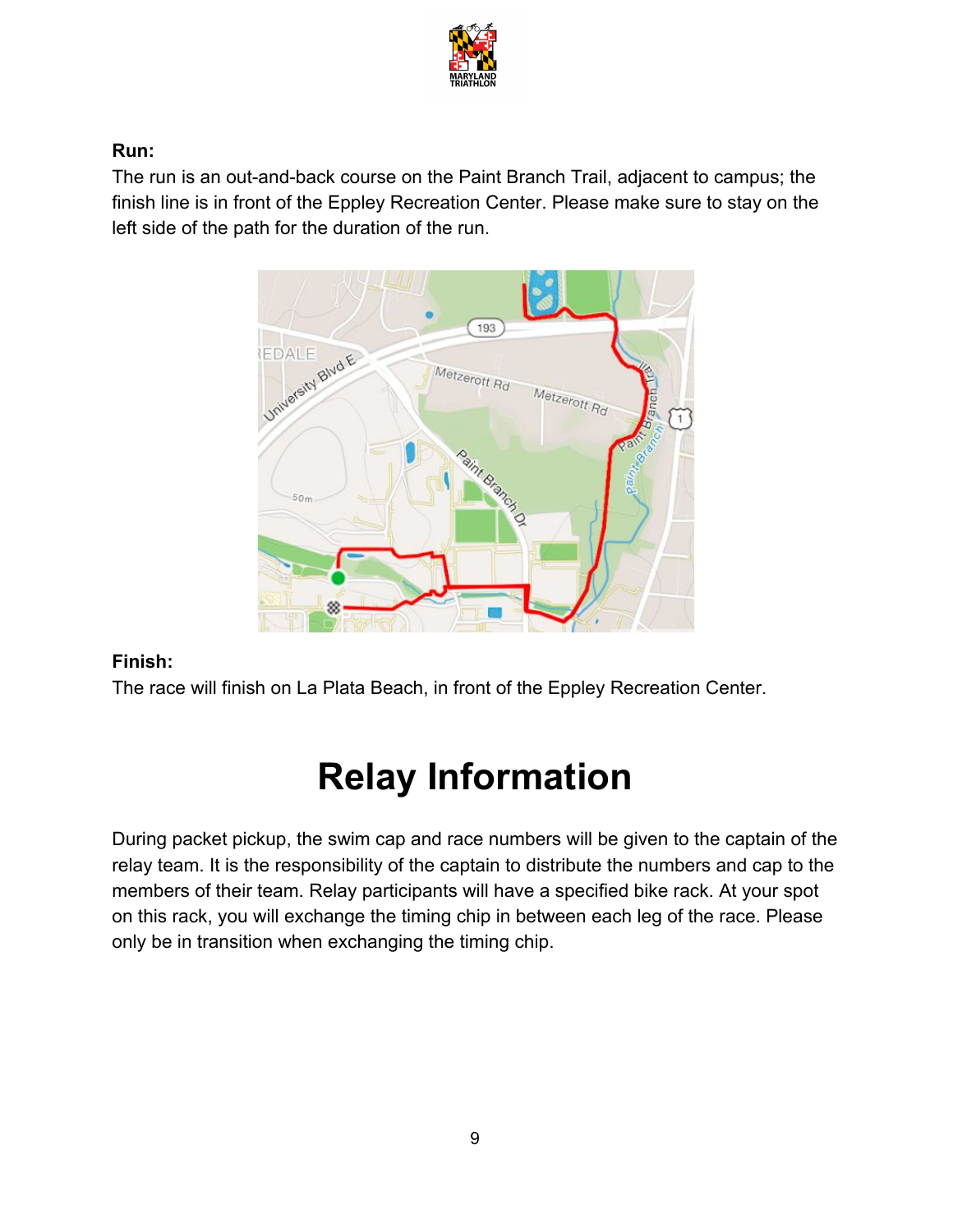

## **5K Information**

The 5K runners will follow the same course as the triathletes. However, the start of the 5K will be **in Lot SS2.** This lot can be accessed by going down the stairs between the Eppley Recreation Center and the outdoor pool. Timing chips will be handed out at the start of the 5K.

#### **Start time: 8:00am**

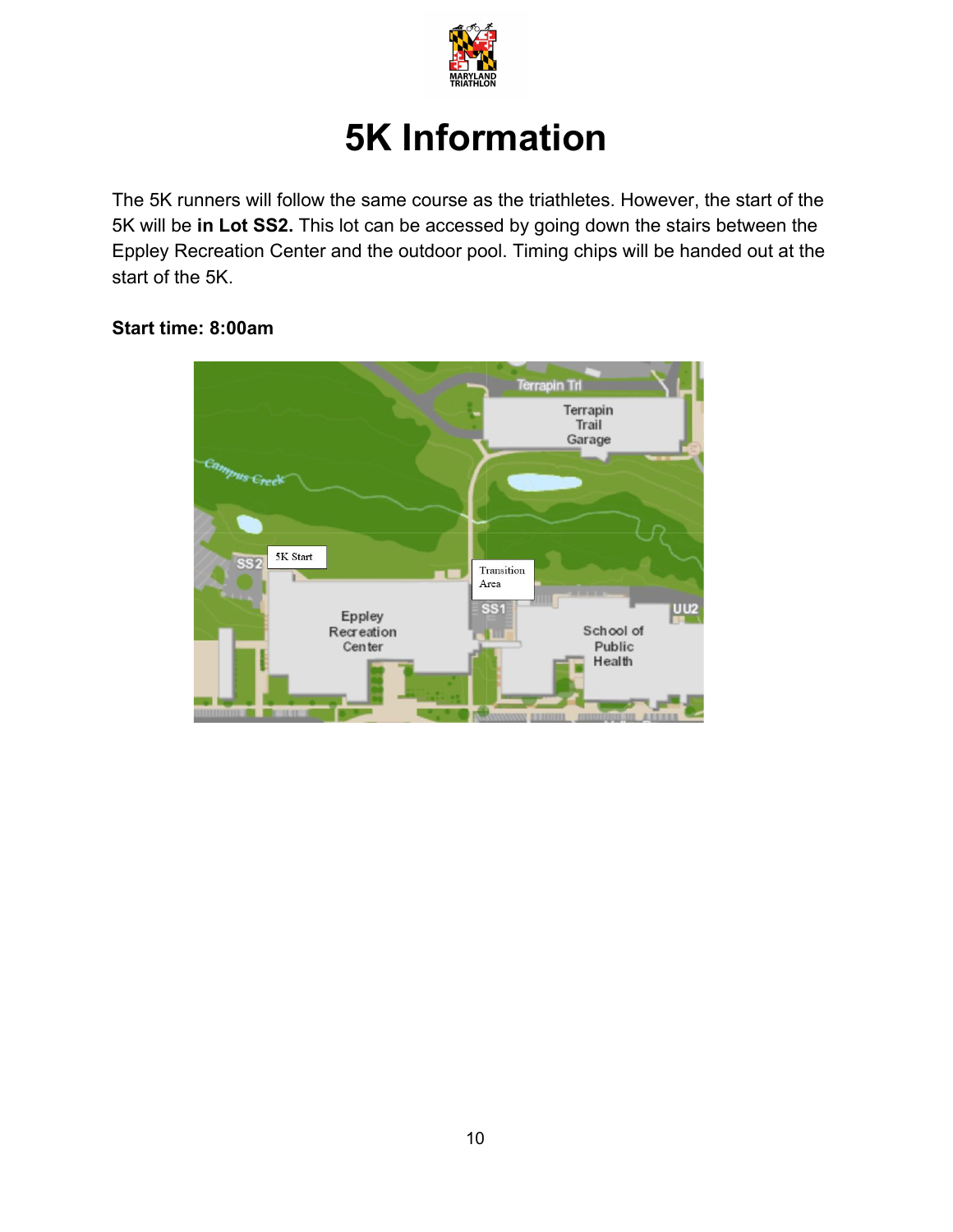

### **Parking Information**

The most convenient parking on race day is:

- 1) Stadium Drive Garage (located behind Maryland Stadium) Address: 4025 Stadium Dr, College Park, MD 20742
- 2) Terrapin Trail Garage (located next to the Xfinity Center) Address: 4155 Terrapin Trail, College Park, MD 20742

Parking is free in Terrapin Trail Garage and \$5 for the day in Stadium Drive Garage. If you have a rooftop bike rack and prefer to park in a surface lot, Lot 9 by the Xfinity center is open for the weekend.

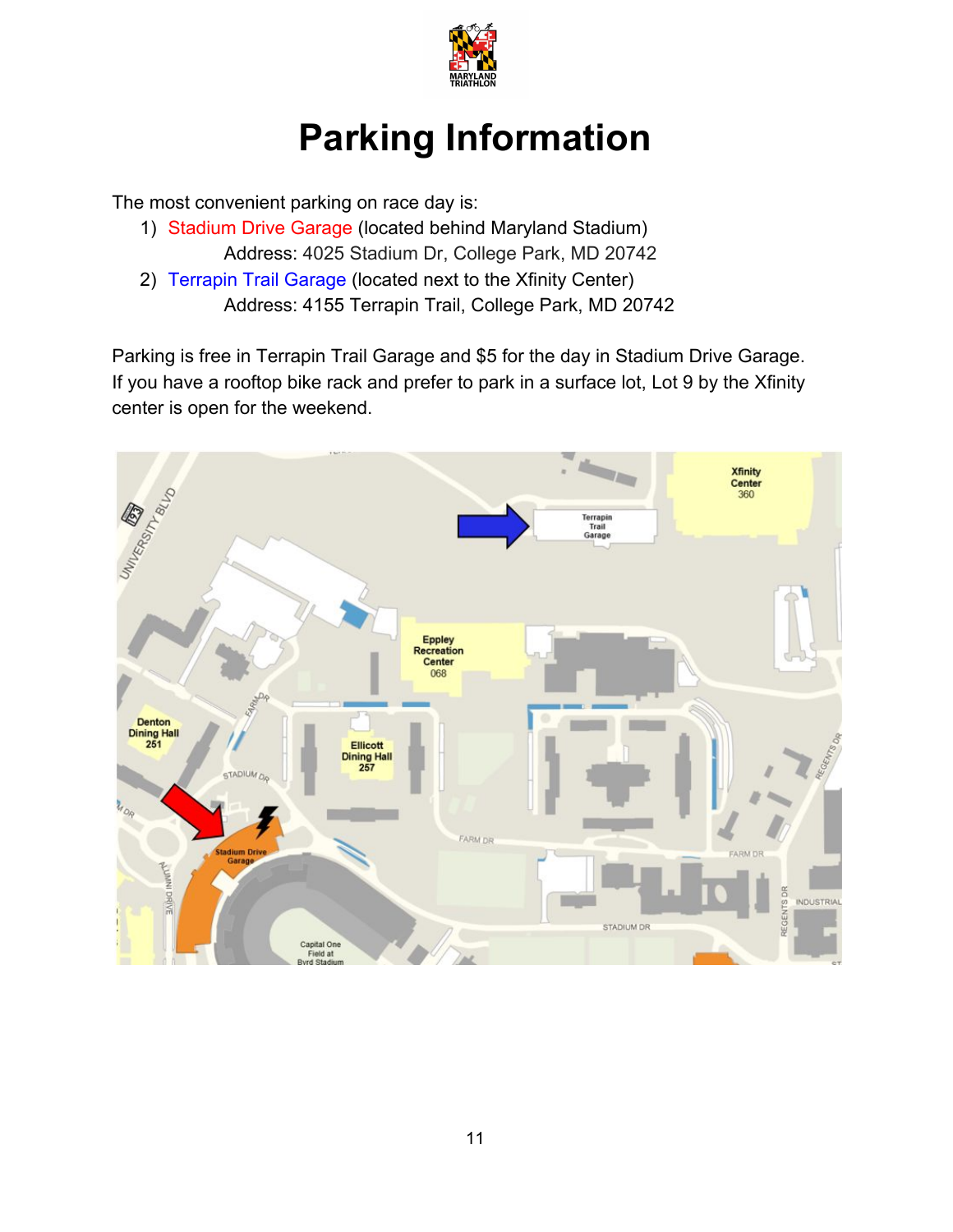

### **Post-Race Food**

Post-race food will be provided to racers on La Plata Beach (near the finish line). Special thanks for our sponsors (Whole Foods Market, KIND, and The Bagel Place) their donations.

### **Awards**

The awards ceremony will be held around 10am on La Plata Beach (across from the entrance to the Eppley Recreation Center).

Awards will be given to:

- Top 3 Overall (male and female) Triathlon
- Winner of each Triathlon Age Group (male and female) ○ 14-19, 20-24, 25-29, 30-34, 35-39, 40-44, 45-49, 50-54, 55-59, 60+
- First male, female, and co-ed triathlon relay team
- Top 3 Overall (male and female) 5K

### **Race Photos**

We will have two volunteer photographers on the course taking pictures of athletes as they pass by. After the race, these photos will be uploaded to Flickr and emailed to all athletes for you to view and download.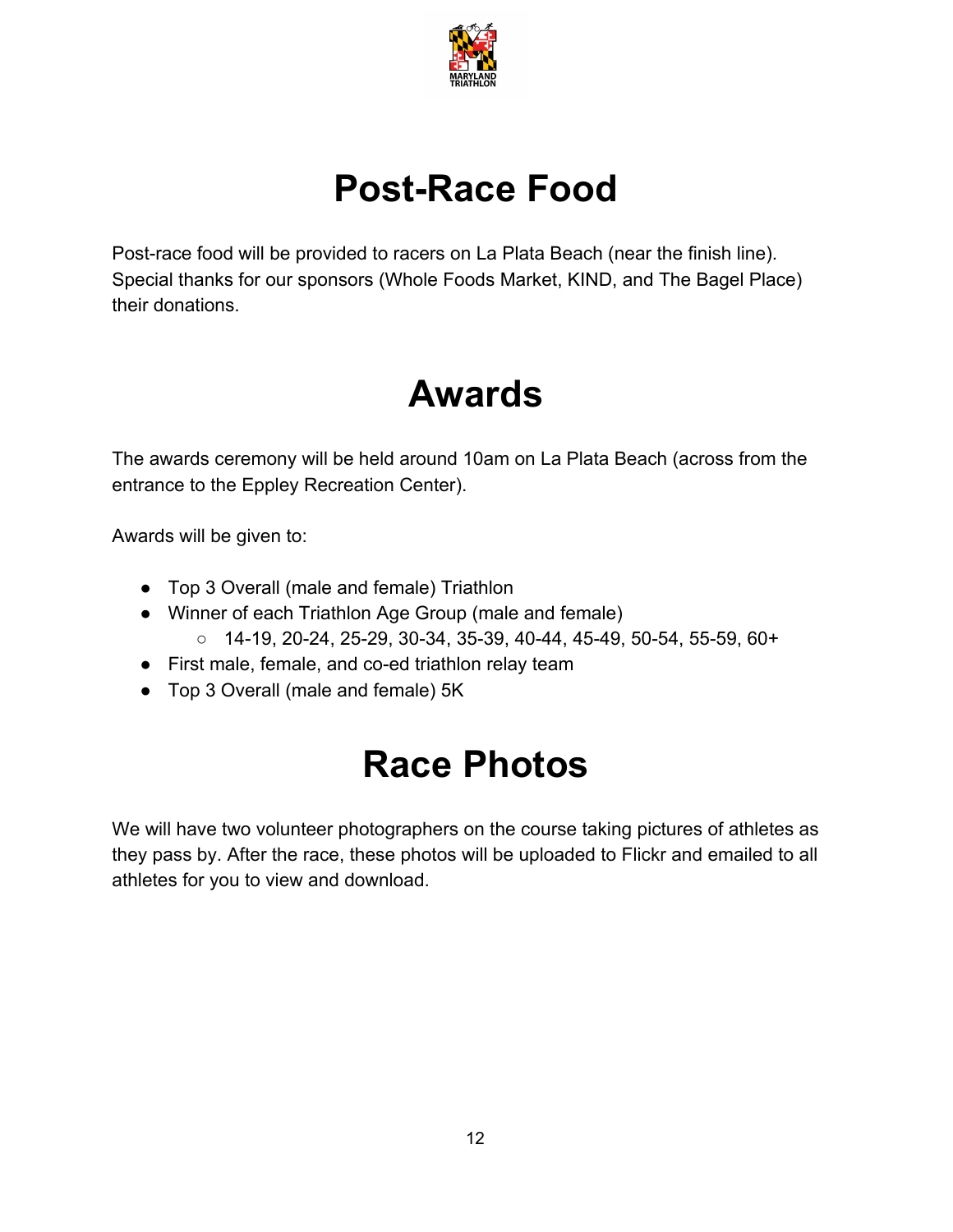

### **Sponsors**



### **Race timing provided by Racine Multisports**

<http://racinemultisports.com/>